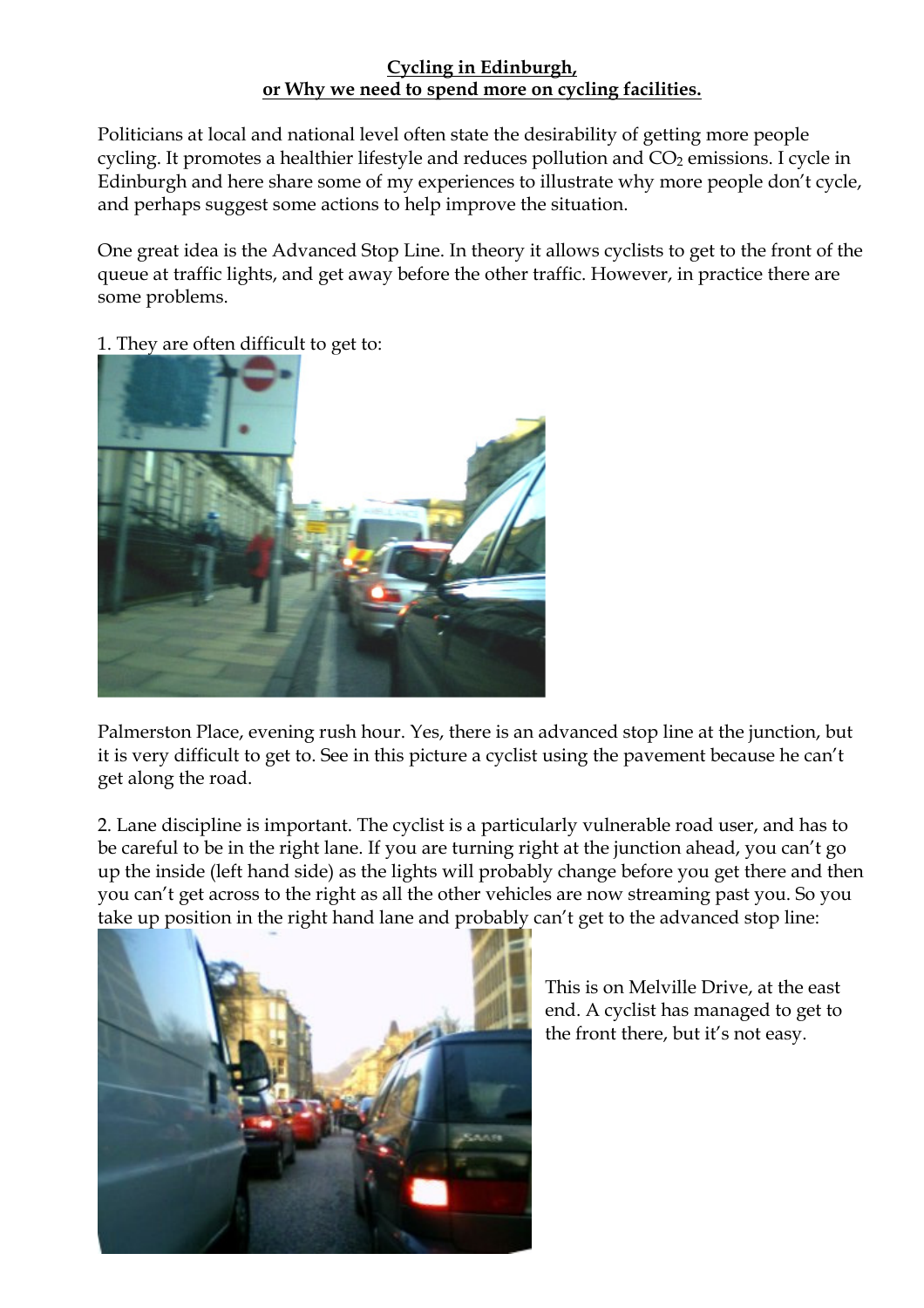3. Even when there is a clearly marked cycle lane leading to the Advanced Stop Line, motorists do not always honour it. The photos below were taken a few seconds apart. The car turning out of Marchmont Road swings a long way over into the cyclist's path. Only a brave (or foolish) cyclist continues on past this car. What will he do next?